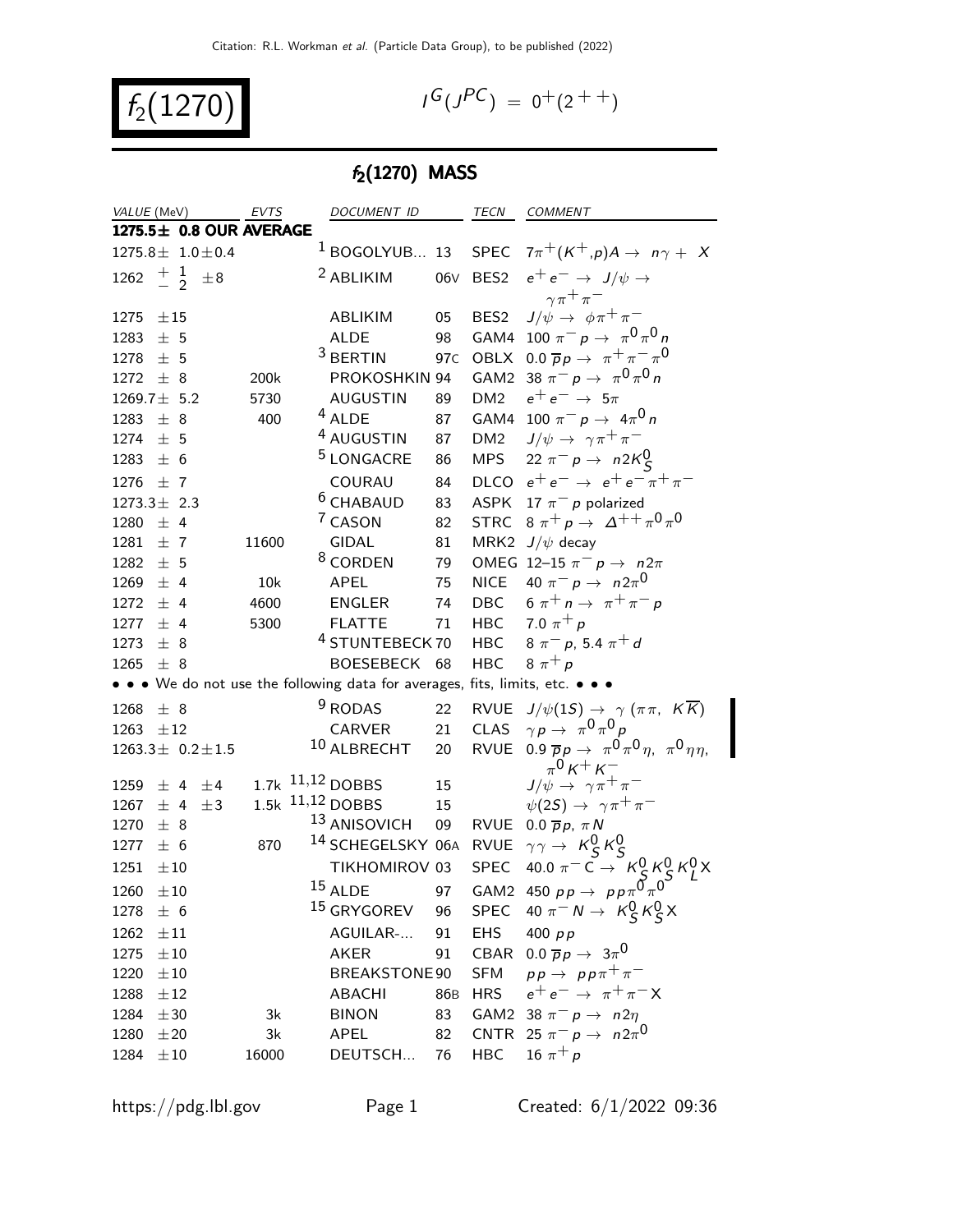|               | $1258 \pm 10$ |     | 600 TAKAHASHI 72 HBC $8 \pi^{-} p \rightarrow n 2\pi$ |  |                                                           |
|---------------|---------------|-----|-------------------------------------------------------|--|-----------------------------------------------------------|
| 1275 $\pm 13$ |               |     |                                                       |  | ARMENISE 70 HBC $9\pi^+ n \rightarrow p\pi^+ \pi^-$       |
|               | $1261 + 5$    |     |                                                       |  | 1960 $4$ ARMENISE 68 DBC 5.1 $\pi^+ n \to p \pi^+ M M^-$  |
|               | 1270 $\pm 10$ | 360 |                                                       |  | <sup>4</sup> ARMENISE 68 DBC 5.1 $\pi^+ n \to p \pi^0$ MM |
|               | $1268 \pm 6$  |     | 16 JOHNSON 68 HBC 3.7-4.2 $\pi^- p$                   |  |                                                           |
|               |               |     |                                                       |  |                                                           |

 $<sup>1</sup>$  Averaged over six nuclear targets, no statistically significant dependence on target nucleus</sup>

observed. Breit-Wigner mass.

T-matrix pole.

 $^4$  Mass errors enlarged by us to  $\Gamma/\sqrt{N}$ ; see the note with the  $K^*(892)$  mass.

From a partial-wave analysis of data using a K-matrix formalism with 5 poles.

From an energy-independent partial-wave analysis.

 $\frac{7}{2}$  From an amplitude analysis of the reaction  $\pi^+ \pi^- \to 2\pi^0$ .

8 From an amplitude analysis of  $\pi^+ \pi^- \rightarrow \pi^+ \pi^-$  scattering data.

 $^9$ T-matrix pole from coupled channel K-matrix fit to data on  $J/\psi\,\rightarrow\,\,\,\gamma\pi^0\pi^0$  (AB-LIKIM 15AE) and  $J/\psi \rightarrow \gamma K_S^0 K_S^0$  (ABLIKIM 18AA).

 $^{10}$  T-matrix pole, 5 poles, 5 channels, including scattering data from HYAMS 75 ( $\pi\pi$ ), LONGACRE 86 ( $K\overline{K}$ ), BINON 83 ( $\eta\eta$ ).

Using CLEO-c data but not authored by the CLEO Collaboration.

From a fit to a Breit-Wigner line shape with fixed  $Γ = 185$  MeV.

4-poles, 5-channel K matrix fit.

From analysis of L3 data at 91 and 183–209 GeV.

15 Systematic uncertainties not estimated.

JOHNSON 68 includes BONDAR 63, LEE 64, DERADO 65, EISNER 67.

## $f<sub>2</sub>(1270)$  WIDTH

| <i>VALUE</i> (MeV)                                                                                                         | EVTS                | DOCUMENT ID                                                                                                                     |                      | <b>TECN</b> | <b>COMMENT</b>                                                                                                                                                                                                                                                                                                                                 |
|----------------------------------------------------------------------------------------------------------------------------|---------------------|---------------------------------------------------------------------------------------------------------------------------------|----------------------|-------------|------------------------------------------------------------------------------------------------------------------------------------------------------------------------------------------------------------------------------------------------------------------------------------------------------------------------------------------------|
| 186.7 $\frac{1}{2}$ $\frac{2.2}{5}$ OUR FIT Error includes scale factor of 1.4.                                            |                     |                                                                                                                                 |                      |             |                                                                                                                                                                                                                                                                                                                                                |
|                                                                                                                            |                     |                                                                                                                                 |                      |             | 185.9 $\frac{1}{2}$ $\frac{2.8}{21}$ OUR AVERAGE Error includes scale factor of 1.6. See the ideogram below.                                                                                                                                                                                                                                   |
| $190.3 \pm 1.9 \pm 1.8$                                                                                                    |                     |                                                                                                                                 |                      |             | <sup>1</sup> BOGOLYUB 13 SPEC $7\pi^+(K^+,p)A \rightarrow n\gamma + X$                                                                                                                                                                                                                                                                         |
| 175 $\frac{+}{4}$ 6 $\pm 10$                                                                                               |                     | <sup>2</sup> ABLIKIM                                                                                                            |                      |             | 06V BES2 $e^+e^- \rightarrow J/\psi \rightarrow$                                                                                                                                                                                                                                                                                               |
| 190<br>±20<br>171<br>$\pm 10$<br>±20<br>204<br>192<br>$+5$<br>180<br>± 24<br>± 9<br>169<br>±30<br>150<br>$186 \frac{+}{2}$ | 200k<br>5730<br>400 | ABLIKIM<br><b>ALDE</b><br>$3$ BERTIN<br>PROKOSHKIN 94<br>AGUILAR-<br><sup>4</sup> AUGUSTIN<br>$4$ ALDE<br><sup>5</sup> LONGACRE | 86                   |             | $\gamma \pi^+ \pi^-$<br>05 BES2 $J/\psi \rightarrow \phi \pi^+ \pi^-$<br>98 GAM4 100 $\pi^- p \to \pi^0 \pi^0 n$<br>97C OBLX 0.0 $\overline{p}p \to \pi^+\pi^-\pi^0$<br>GAM2 38 $\pi^- p \to \pi^0 \pi^0 n$<br>91 EHS 400 pp<br>89 DM2 $e^+e^- \rightarrow 5\pi$<br>87 GAM4 100 $\pi^- p \to 4\pi^0 n$<br>MPS 22 $\pi^- p \rightarrow n2K^0_S$ |
| $179.2^{+6.9}_{-6.6}$<br>160<br>$\pm 11$<br>196<br>$\pm 10$<br>152<br>$+9$<br>186<br>$+27$                                 | 3k<br>11600         | $6$ CHABAUD<br><b>DENNEY</b><br>APEL<br><sup>7</sup> CASON<br><b>GIDAL</b>                                                      | 83<br>83<br>82<br>81 |             | ASPK 17 $\pi^-$ p polarized<br>LASS 10 $\pi$ <sup>+</sup> N<br>CNTR 25 $\pi^ p \to n 2\pi^0$<br>82 STRC $8 \pi^+ p \to \Delta^{++} \pi^0 \pi^0$<br>MRK2 $J/\psi$ decay                                                                                                                                                                         |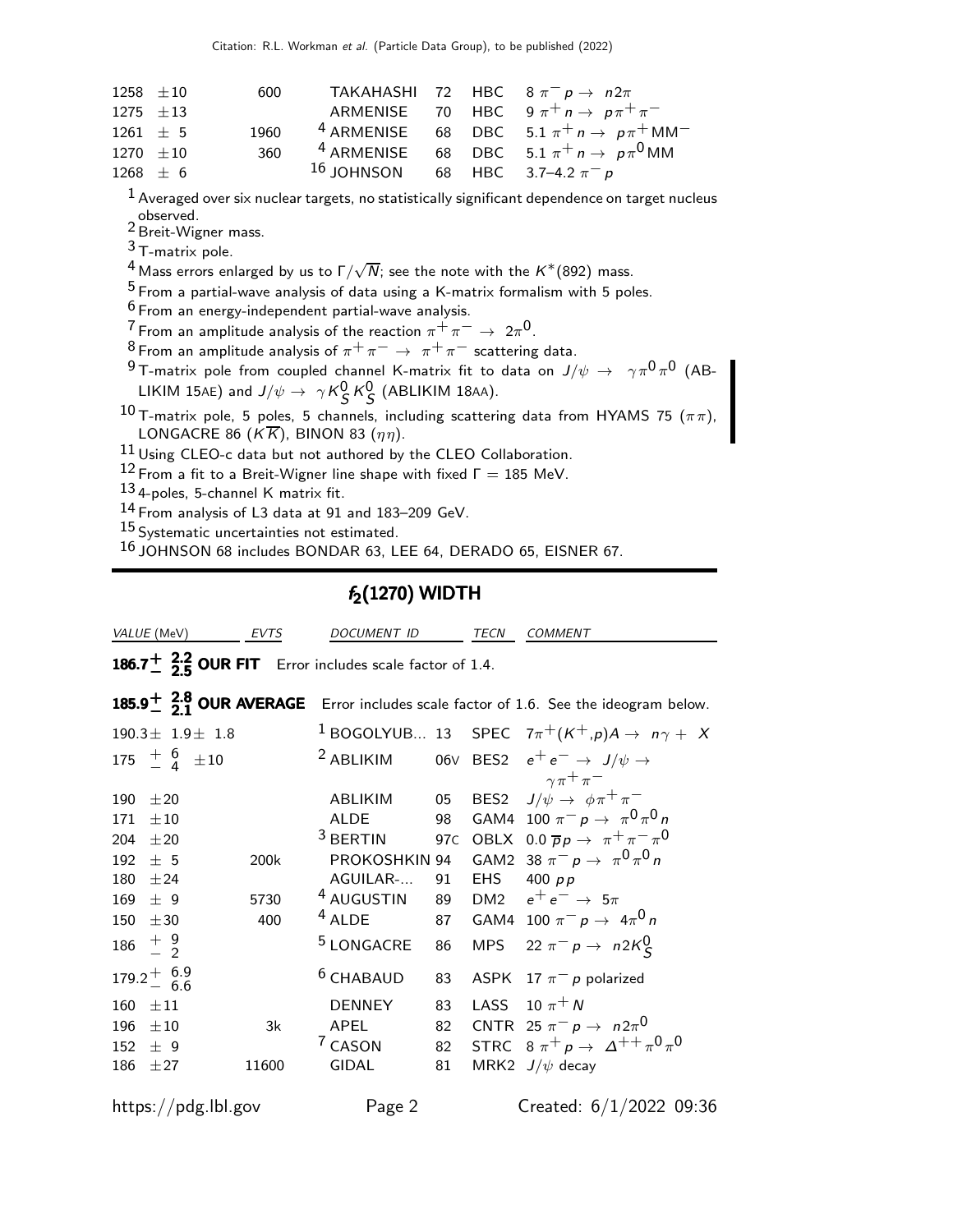| 216 | $\pm 13$                |       | <sup>8</sup> CORDEN                                                           | 79 |               | OMEG 12-15 $\pi^ p \rightarrow n2\pi$                                                                       |
|-----|-------------------------|-------|-------------------------------------------------------------------------------|----|---------------|-------------------------------------------------------------------------------------------------------------|
| 190 | ±10                     | 10k   | APEL                                                                          | 75 |               | NICE $40 \pi^- p \rightarrow n 2\pi^0$                                                                      |
| 192 | ±16                     | 4600  | ENGLER                                                                        | 74 |               | DBC $6 \pi^+ n \rightarrow \pi^+ \pi^- p$                                                                   |
| 183 | $\pm 15$                | 5300  | <b>FLATTE</b>                                                                 | 71 |               | HBC $7 \pi^+ p \rightarrow \Delta^{++} f_2$                                                                 |
| 196 | ±30                     |       | <sup>4</sup> STUNTEBECK 70                                                    |    |               | HBC $8 \pi^{-} p$ , 5.4 $\pi^{+} d$                                                                         |
| 216 | ±20                     | 1960  | <sup>4</sup> ARMENISE                                                         | 68 |               | DBC $5.1 \pi^+ n \rightarrow p \pi^+ M M^-$                                                                 |
| 128 | ±27                     |       | <sup>4</sup> BOESEBECK                                                        | 68 | HBC $8\pi^+p$ |                                                                                                             |
| 176 | ±21                     |       | 4,9 JOHNSON                                                                   | 68 | <b>HBC</b>    | 3.7–4.2 $\pi^- p$                                                                                           |
|     |                         |       | • • • We do not use the following data for averages, fits, limits, etc. • • • |    |               |                                                                                                             |
| 201 | $\pm 11$                |       | $10$ RODAS                                                                    | 22 |               | RVUE $J/\psi(1S) \rightarrow \gamma (\pi \pi, K \overline{K})$                                              |
| 183 | $\pm$ 2                 |       |                                                                               |    |               | CARVER 21 CLAS $\gamma p \to \pi^0 \pi^0 p$                                                                 |
|     | $193.7 \pm 0.4 \pm 1.6$ |       | $^{11}$ ALBRECHT                                                              | 20 |               | RVUE 0.9 $\overline{p}p \rightarrow \pi^0 \pi^0 \eta$ , $\pi^0 \eta \eta$ ,                                 |
| 194 | ±36                     |       | <sup>12</sup> ANISOVICH                                                       | 09 |               | $\pi^{0}$ K <sup>+</sup> K <sup>-</sup><br>RVUE 0.0 $\overline{p}p$ , $\pi N$                               |
| 195 | ±15                     | 870   | <sup>13</sup> SCHEGELSKY 06A                                                  |    |               | RVUE $\gamma \gamma \rightarrow K_S^0 K_S^0$                                                                |
| 121 | ±26                     |       | TIKHOMIROV 03                                                                 |    |               | SPEC 40.0 $\pi^{-}$ C $\rightarrow$ $K_S^0$ $K_S^0$ $K_L^0$ $X$<br>GAM2 450 $pp \rightarrow pp \pi^0 \pi^0$ |
| 187 | $\pm 20$                |       | $14$ ALDE                                                                     | 97 |               |                                                                                                             |
| 184 | $\pm 10$                |       | <sup>14</sup> GRYGOREV                                                        | 96 |               | SPEC 40 $\pi^- N \to K_S^0 K_S^0 X$                                                                         |
| 200 | ±10                     |       | AKER                                                                          | 91 | CBAR          | 0.0 $\overline{p}p \rightarrow 3\pi^0$                                                                      |
| 240 | ±40                     | 3k    | <b>BINON</b>                                                                  | 83 |               | GAM2 38 $\pi^ p \rightarrow n2\eta$                                                                         |
| 187 | ±30                     | 650   | <sup>4</sup> ANTIPOV                                                          | 77 |               | CIBS 25 $\pi^- p \rightarrow p3\pi$                                                                         |
| 225 | ±38                     | 16000 | DEUTSCH 76                                                                    |    |               | HBC 16 $\pi^{+} p$                                                                                          |
| 166 | ±28                     | 600   | <sup>4</sup> TAKAHASHI                                                        | 72 |               | HBC $8 \pi^- p \rightarrow n 2\pi$                                                                          |
| 173 | ±53                     |       | <sup>4</sup> ARMENISE                                                         | 70 |               | HBC $9 \pi^+ n \rightarrow p \pi^+ \pi^-$                                                                   |

 $<sup>1</sup>$  Averaged over six nuclear targets, no statistically significant dependence on target nucleus</sup>

observed. 2 Breit-Wigner width

3 T-matrix pole.

 $^4$  Width errors enlarged by us to 4Г $/\sqrt{N}$ ; see the note with the  $K^*(892)$  mass.

 $5$  From a partial-wave analysis of data using a K-matrix formalism with 5 poles.

 $6$  From an energy-independent partial-wave analysis.

 $\frac{7}{2}$  From an amplitude analysis of the reaction  $\pi^+ \pi^- \to 2\pi^0$ .

 $\frac{8}{\pi}$ From an amplitude analysis of  $\pi^+\pi^-\to\pi^+\pi^-$  scattering data.

9 JOHNSON 68 includes BONDAR 63, LEE 64, DERADO 65, EISNER 67.

 $^{10}$ T-matrix pole from coupled channel K-matrix fit to data on  $J/\psi\,\rightarrow\,\,\,\gamma\pi^0\pi^0$  (AB-LIKIM 15AE) and  $J/\psi \rightarrow \gamma K_S^0 K_S^0$  (ABLIKIM 18AA).

11 T-matrix pole, 4 poles, 4 channels, including scattering data from HYAMS 75  $(\pi \pi)$ , LONGACRE 86 ( $K\overline{K}$ ), BINON 83 ( $\eta\eta$ ).

12 4-poles, 5-channel K matrix fit.

13 From analysis of L3 data at 91 and 183–209 GeV.

14 Systematic uncertainties not estimated.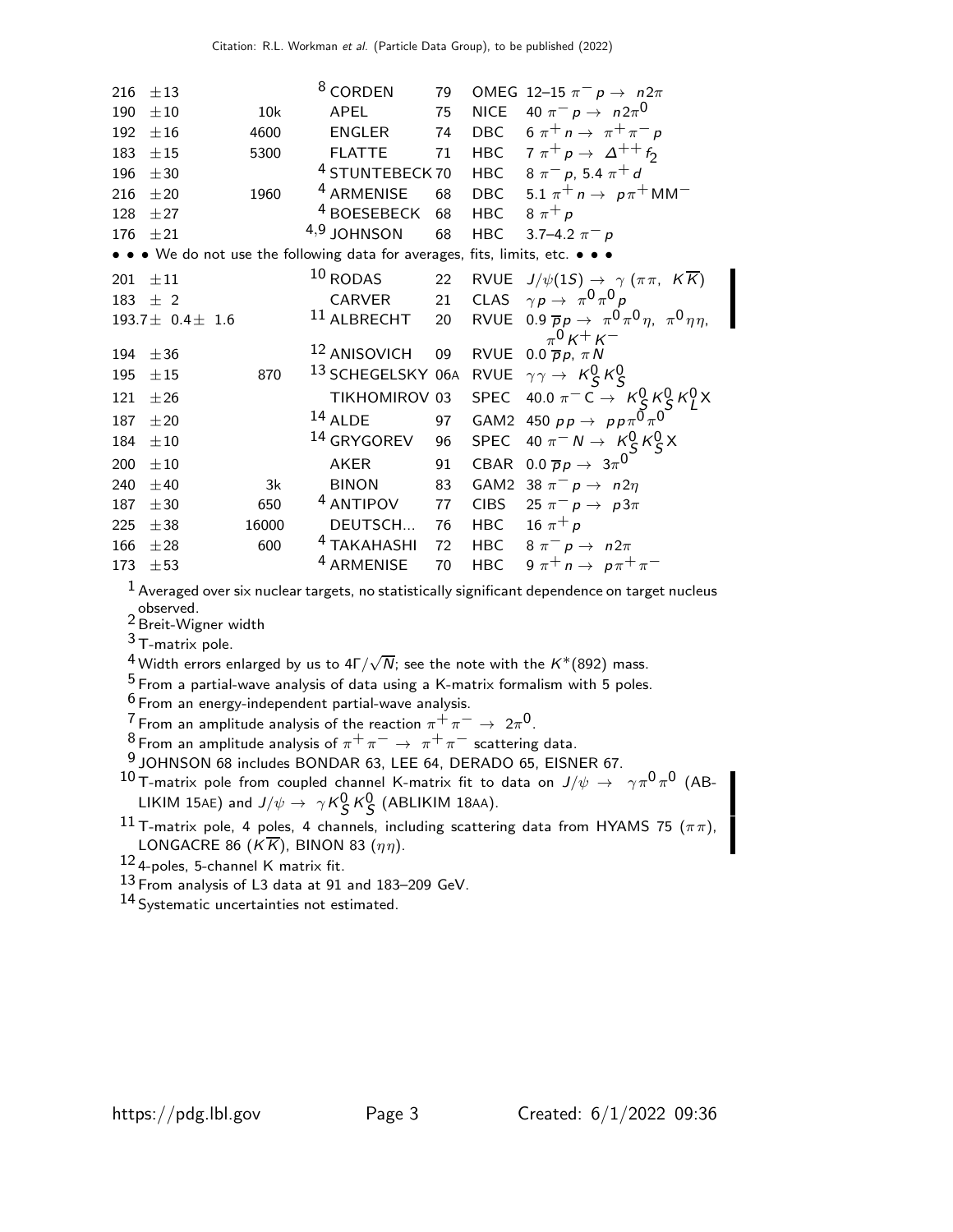

 $f_2(1270)$  width (MeV)

### $f_2(1270)$  DECAY MODES

| Mode                       |                               | Fraction $(\Gamma_i/\Gamma)$                        | Confidence level       |
|----------------------------|-------------------------------|-----------------------------------------------------|------------------------|
| $\Gamma_1$ $\pi \pi$       |                               | $(84.2 \frac{+2.9}{-0.9})$ %                        | $S = 1.1$              |
|                            | $\Gamma_2$ $\pi^+\pi^-2\pi^0$ | $(7.7 \frac{+1.1}{-3.2})$ %                         | $S = 1.2$              |
| $\Gamma_3$ $K\overline{K}$ |                               | $(4.6 \tfrac{+0.5}{0.4})\%$                         | $S = 2.7$              |
| $\Gamma_5$ $\eta\eta$      | $\Gamma_4$ $2\pi^+2\pi^-$     | $(2.8 \pm 0.4)$ %<br>$(4.0 \pm 0.8) \times 10^{-3}$ | $S = 1.2$<br>$S = 2.1$ |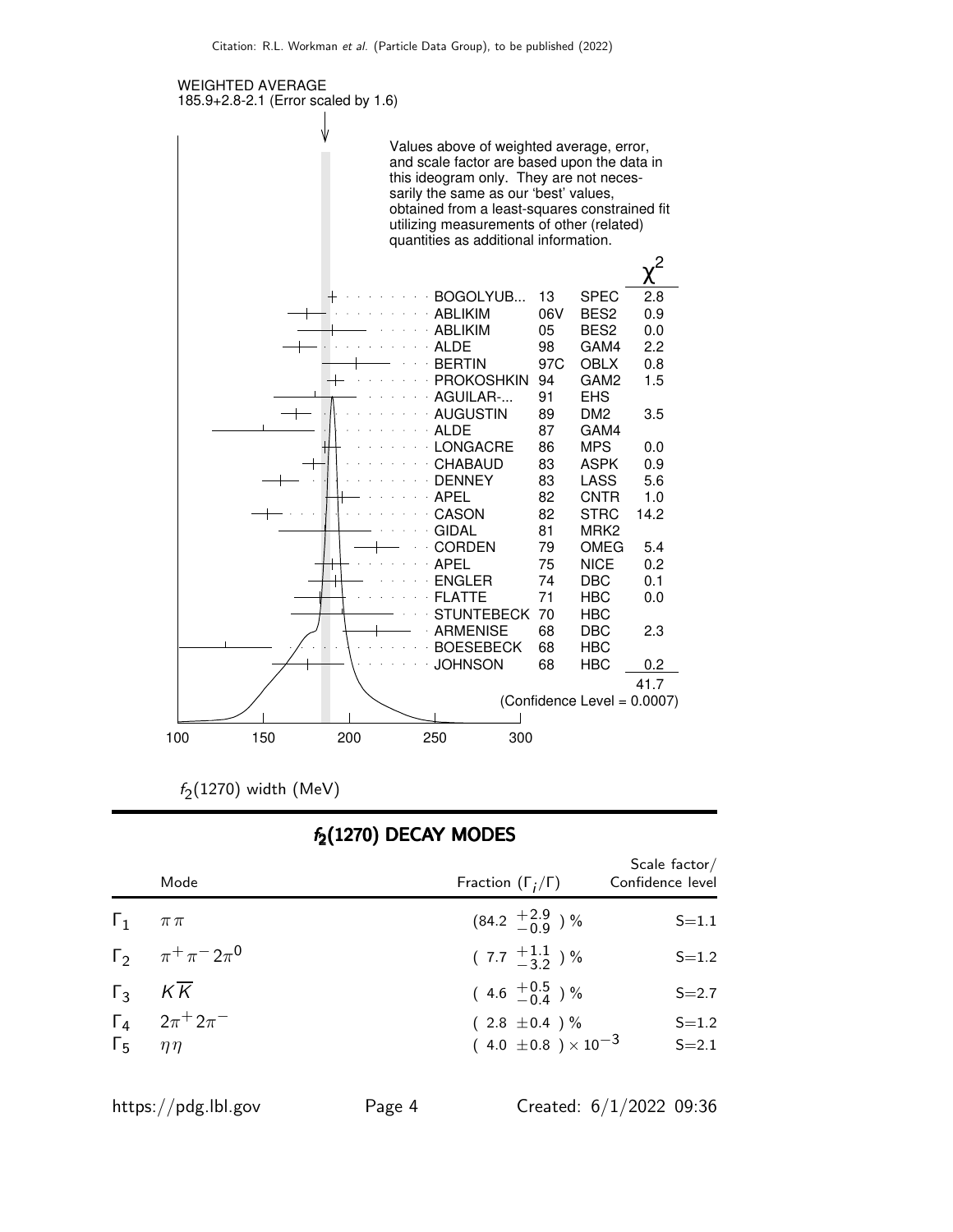|                           | $\Gamma_6$ $4\pi^0$               |       | $(3.0 \pm 1.0) \times 10^{-3}$         |                          |
|---------------------------|-----------------------------------|-------|----------------------------------------|--------------------------|
| $\Gamma_7$ $\gamma\gamma$ |                                   |       | ( $1.42 \pm 0.24$ ) $\times$ $10^{-5}$ | $S = 1.4$                |
|                           | $\Gamma_8$ $\eta \pi \pi$         |       | $< 8$ $\times 10^{-3}$ CL=95%          |                          |
|                           | $\Gamma_9$ $K^0 K^- \pi^+ +$ c.c. | < 3.4 | $\times$ 10 $^{-3}$                    | $CL = 95%$               |
|                           | $\Gamma_{10}$ $e^+e^-$            | < 6   |                                        | $\times 10^{-10}$ CL=90% |

### CONSTRAINED FIT INFORMATION

An overall fit to the total width, 4 partial widths, a combination of partial widths obtained from integrated cross sections, and 6 branching ratios uses 45 measurements and one constraint to determine 8 parameters. The overall fit has a  $\chi^2$   $=$  83.0 for 38 degrees of freedom.

The following off-diagonal array elements are the correlation coefficients  $\left<\delta p_i\delta p_j\right>$ /( $\delta p_i\cdot\delta p_j$ ), in percent, from the fit to parameters  $p_i$ , including the branching fractions,  $x_i \equiv \Gamma_i/\Gamma_{\text{total}}$ . The fit constrains the  $x_i$  whose labels appear in this array to sum to one.

| $x_2$          | $-90$                    |             |              |                  |                  |            |                  |              |
|----------------|--------------------------|-------------|--------------|------------------|------------------|------------|------------------|--------------|
| $x_3$          | 10                       | $-39$       |              |                  |                  |            |                  |              |
| $x_4$          | 10                       | $-38$       | $\mathbf{1}$ |                  |                  |            |                  |              |
| $x_{5}$        | $\mathbf 1$              | $-6$        | $\mathbf 0$  | $\mathbf 0$      |                  |            |                  |              |
| $x_6$          | $\boldsymbol{0}$         | $-7$        | $\mathbf 0$  | $\boldsymbol{0}$ | 0                |            |                  |              |
| $x_7$          | 3                        | $\mathbf 1$ | $-15$        | $\boldsymbol{0}$ | $\boldsymbol{0}$ | 0          |                  |              |
| Г              | $-71$                    | 65          | $-10$        | $-7$             | $-1$             | 0          | $-6$             |              |
|                | $x_1$                    | $x_2$       | $x_3$        | $x_4$            | $x_{5}$          | $x_6$      | $x_7$            |              |
| Mode           |                          |             |              |                  |                  |            |                  |              |
|                |                          |             |              |                  |                  | Rate (MeV) |                  | Scale factor |
| $\mathsf{r}_1$ | $\pi\,\pi$               |             |              |                  |                  | 157.2      | $^{+4.0}_{-1.1}$ |              |
| $\Gamma_2$     | $\pi^{+}\pi^{-}2\pi^{0}$ |             |              |                  |                  | 14.4       | $+2.1$<br>$-6.0$ | 1.2          |
| $\Gamma_3$     | $K\overline{K}$          |             |              |                  |                  | 8.5        | ±0.8             | 2.8          |
| $\Gamma_4$     | $2\pi^{+}2\pi^{-}$       |             |              |                  |                  | 5.2        | ± 0.7            | $1.2\,$      |
| $\Gamma_5$     | $\eta\eta$               |             |              |                  |                  | 0.75       | $\pm 0.14$       | $2.1\,$      |
| $\Gamma_6$     | $4\pi^0$                 |             |              |                  |                  | 0.56       | $\pm$ 0.19       |              |

## $f_2(1270)$  PARTIAL WIDTHS

| $\Gamma(\pi\pi)$               |      |             |      |                                                                | I 1. |
|--------------------------------|------|-------------|------|----------------------------------------------------------------|------|
| VALUE (MeV)                    | EVTS | DOCUMENT ID | TECN | COMMENT                                                        |      |
| 157.2 $^{+4.0}_{-1.1}$ OUR FIT |      |             |      |                                                                |      |
| $157.0^{+6.0}_{-1.0}$          |      |             |      | <sup>1</sup> LONGACRE 86 MPS 22 $\pi^- p \rightarrow n 2K_S^0$ |      |
| https://pdg.lbl.gov            |      | Page 5      |      | Created: $6/1/2022$ 09:36                                      |      |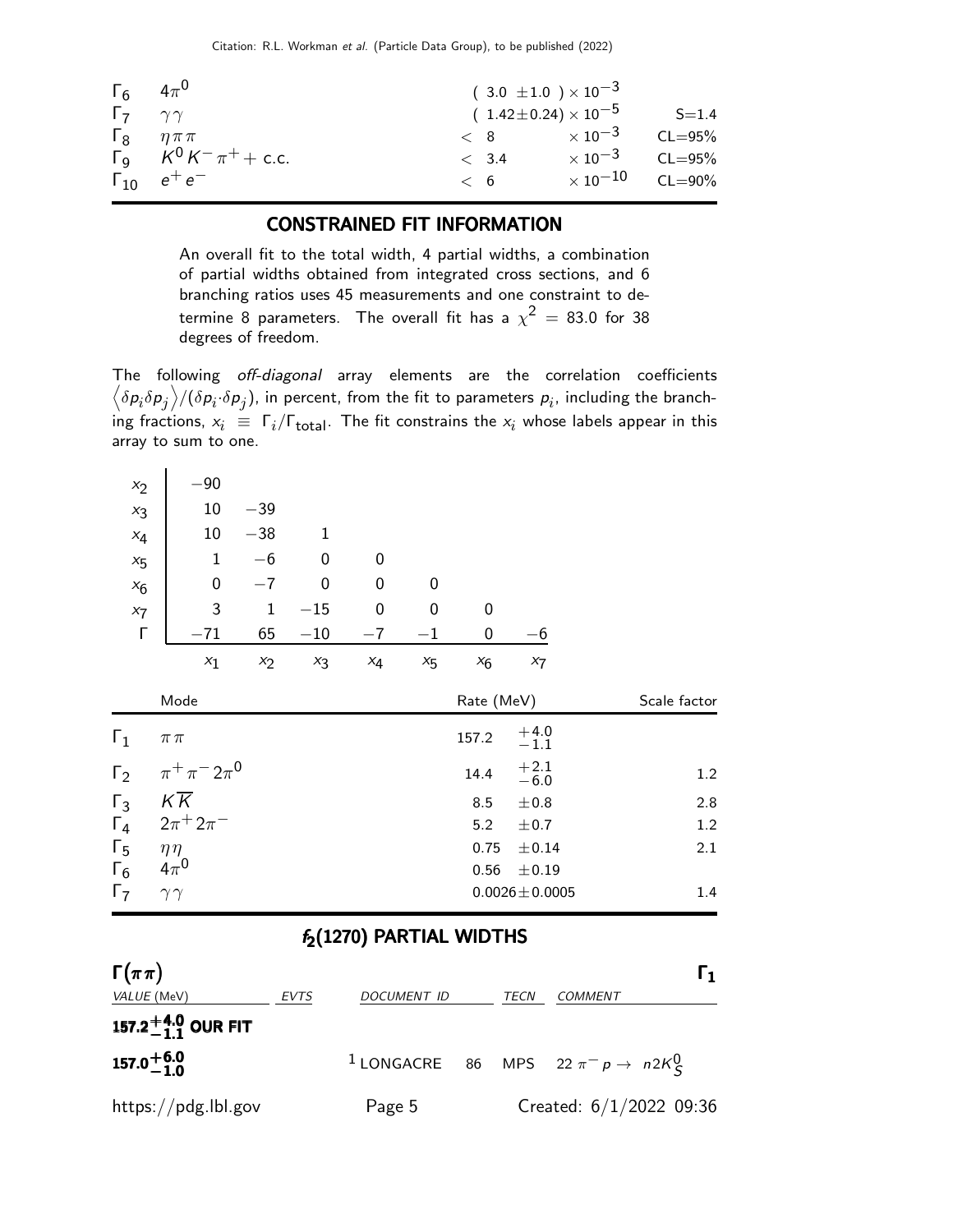• • • We do not use the following data for averages, fits, limits, etc. • • •

152  $\pm$ 8 870 <sup>2</sup> SCHEGELSKY 06A RVUE  $\gamma \gamma \rightarrow K_S^0 K_S^0$ 

 $1$  From a partial-wave analysis of data using a K-matrix formalism with 5 poles.  $2$  From analysis of L3 data at 91 and 183–209 GeV and using SU(3) relations.

| $\Gamma(K\overline{K})$                                                       |             |                                                                              |      |                                                        | Г3 |
|-------------------------------------------------------------------------------|-------------|------------------------------------------------------------------------------|------|--------------------------------------------------------|----|
| VALUE (MeV)                                                                   | <i>EVTS</i> | <b>DOCUMENT ID</b>                                                           | TECN | <b>COMMENT</b>                                         |    |
| 8.5±0.8 OUR FIT Error includes scale factor of 2.8.                           |             |                                                                              |      |                                                        |    |
| $9.0 + 0.7$<br>$-0.3$                                                         |             |                                                                              |      | <sup>1</sup> LONGACRE 86 MPS 22 $\pi^- p \to n 2K^0_S$ |    |
| • • • We do not use the following data for averages, fits, limits, etc. • • • |             |                                                                              |      |                                                        |    |
| $7.5 \pm 2.0$                                                                 |             | 870 <sup>2</sup> SCHEGELSKY 06A RVUE $\gamma \gamma \rightarrow K_S^0 K_S^0$ |      |                                                        |    |

 $1$  From a partial-wave analysis of data using a K-matrix formalism with 5 poles.  $2$  From analysis of L3 data at 91 and 183–209 GeV and using SU(3) relations.

#### $Γ(\eta\eta)$ Γ $(ηη)$

| $\Gamma(\eta\eta)$ |                                                                               |      |                                                                              |      |                                                                | Г, |
|--------------------|-------------------------------------------------------------------------------|------|------------------------------------------------------------------------------|------|----------------------------------------------------------------|----|
| VALUE (MeV)        |                                                                               | EVTS | <i>DOCUMENT ID</i>                                                           | TECN | <b>COMMENT</b>                                                 |    |
|                    | $0.75 \pm 0.14$ OUR FIT Error includes scale factor of 2.1.                   |      |                                                                              |      |                                                                |    |
| 1.0 $\pm$ 0.1      |                                                                               |      |                                                                              |      | <sup>1</sup> LONGACRE 86 MPS 22 $\pi^- p \rightarrow n 2K_S^0$ |    |
|                    | • • • We do not use the following data for averages, fits, limits, etc. • • • |      |                                                                              |      |                                                                |    |
| $1.8 \pm 0.4$      |                                                                               |      | 870 <sup>2</sup> SCHEGELSKY 06A RVUE $\gamma \gamma \rightarrow K_S^0 K_S^0$ |      |                                                                |    |

 $1$  From a partial-wave analysis of data using a K-matrix formalism with 5 poles.

 $2$  From analysis of L3 data at 91 and 183–209 GeV and using SU(3) relations.

## Γ $(\gamma \gamma)$

Γ

Γ $(γγ)$  Γ $_7$ The value of this width depends on the theoretical model used. Unitary approaches with scalars typically (with exception of PENNINGTON 08) give values clustering around 2.6 keV; without an S-wave contribution, values are systematically higher (typically around 3 keV).

| VALUE (keV)                                                                   | <b>EVTS</b> | <b>DOCUMENT ID</b>                                                       |     | <b>TECN</b> | <b>COMMENT</b>                                                    |
|-------------------------------------------------------------------------------|-------------|--------------------------------------------------------------------------|-----|-------------|-------------------------------------------------------------------|
| <b>2.6 <math>\pm</math>0.5 OUR FIT</b> Error includes scale factor of 1.4.    |             |                                                                          |     |             |                                                                   |
| $2.93 \pm 0.40$                                                               |             | $1$ DAI                                                                  |     |             | 14A RVUE Compilation                                              |
| • • • We do not use the following data for averages, fits, limits, etc. • • • |             |                                                                          |     |             |                                                                   |
| $3.14 \pm 0.20$                                                               |             | 2,3 PENNINGTON 08 RVUE Compilation                                       |     |             |                                                                   |
| $3.82 \pm 0.30$                                                               |             | 3,4 PENNINGTON 08 RVUE Compilation                                       |     |             |                                                                   |
| $2.55 \pm 0.15$                                                               | 870         | <sup>5</sup> SCHEGELSKY 06A RVUE $\gamma \gamma \rightarrow K_S^0 K_S^0$ |     |             |                                                                   |
| $2.84 \pm 0.35$                                                               |             | <b>BOGLIONE</b>                                                          | 99  |             | RVUE $\gamma \gamma \rightarrow \pi^{\pm} \pi^{\pm}, \pi^0 \pi^0$ |
| $2.93 \pm 0.23 \pm 0.32$                                                      |             | <sup>6</sup> YABUKI                                                      | 95  | <b>VNS</b>  |                                                                   |
| $2.58 \pm 0.13 \frac{+0.36}{-0.27}$                                           |             | <sup>7</sup> BEHREND                                                     | 92  |             | CELL $e^+e^- \rightarrow e^+e^- \pi^+\pi^-$                       |
| $3.10 \pm 0.35 \pm 0.35$                                                      |             | <sup>8</sup> BLINOV                                                      | 92  |             | MD1 $e^+e^- \rightarrow e^+e^- \pi^+\pi^-$                        |
| $2.27 \pm 0.47 \pm 0.11$                                                      |             | <b>ADACHI</b>                                                            | 90D |             | TOPZ $e^+e^- \rightarrow e^+e^- \pi^+\pi^-$                       |
| $3.15 \pm 0.04 \pm 0.39$                                                      |             | <b>BOYER</b>                                                             | 90  |             | MRK2 $e^+e^- \rightarrow e^+e^- \pi^+\pi^-$                       |
| $3.19\pm0.16\frac{+0.29}{-0.28}$                                              |             | <b>MARSISKE</b>                                                          | 90  |             | CBAL $e^+e^- \rightarrow e^+e^- \pi^0 \pi^0$                      |
| $2.35 \pm 0.65$                                                               |             | <sup>9</sup> MORGAN                                                      | 90  |             | RVUE $\gamma \gamma \rightarrow \pi^+ \pi^-$ , $\pi^0 \pi^0$      |
| $3.19\pm0.09^{+0.22}_{-0.38}$                                                 | 2177        | <b>OEST</b>                                                              | 90  |             | JADE $e^+e^- \rightarrow e^+e^- \pi^0 \pi^0$                      |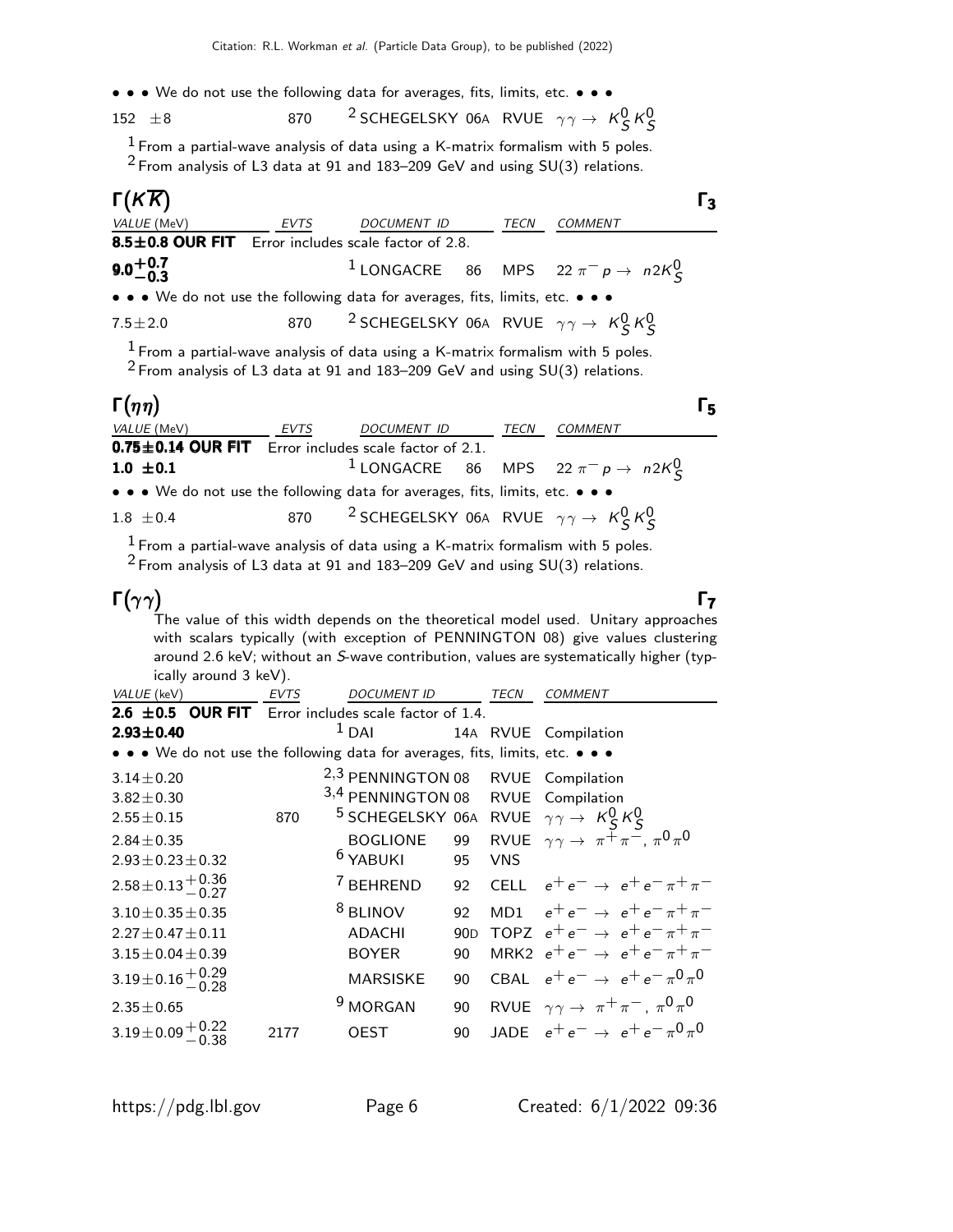| 3.2 $\pm$ 0.1 $\pm$ 0.4   | $10$ AIHARA                                              |  | 86B TPC $e^+e^- \rightarrow e^+e^- \pi^+\pi^-$  |  |
|---------------------------|----------------------------------------------------------|--|-------------------------------------------------|--|
| 2.5 $\pm$ 0.1 $\pm$ 0.5   | <b>BEHREND</b>                                           |  | 84B CELL $e^+e^- \rightarrow e^+e^- \pi^+\pi^-$ |  |
| $2.85 \pm 0.25 \pm 0.5$   | $11$ BERGER                                              |  | 84 PLUT $e^+e^- \rightarrow e^+e^-2\pi$         |  |
| $2.70 \pm 0.05 \pm 0.20$  | COURAU                                                   |  | 84 DLCO $e^+e^- \rightarrow e^+e^- \pi^+\pi^-$  |  |
| $2.52 \pm 0.13 \pm 0.38$  | $12$ SMITH                                               |  | 84C MRK2 $e^+e^- \rightarrow e^+e^- \pi^+\pi^-$ |  |
| 2.7 $\pm$ 0.2 $\pm$ 0.6   | <b>EDWARDS</b>                                           |  | 82F CBAL $e^+e^- \rightarrow e^+e^-2\pi^0$      |  |
| 2.9 $^{+0.6}_{-0.4}$ ±0.6 | <sup>13</sup> EDWARDS                                    |  | 82F CBAL $e^+e^- \rightarrow e^+e^-2\pi^0$      |  |
| 3.2 $\pm$ 0.2 $\pm$ 0.6   | <b>BRANDELIK</b>                                         |  | 81B TASS $e^+e^- \rightarrow e^+e^- \pi^+\pi^-$ |  |
| 3.6 $\pm$ 0.3 $\pm$ 0.5   | ROUSSARIE 81 MRK2 $e^+e^- \rightarrow e^+e^- \pi^+\pi^-$ |  |                                                 |  |
| 2.3 $\pm$ 0.8             | <sup>14</sup> BERGER 80B PLUT $e^+e^-$                   |  |                                                 |  |

1 Based on a K-matrix analysis of BELLE data from MORI 07, UEHARA 08A, UEHARA 09 and UEHARA 13. The width is derived for the pole on the third sheet which is closest to the physical axis. Supersedes PENNINGTON 08.

 $^2$ Solution A (preferred solution based on  $\chi^2$ -analysis).

3 Dispersion theory based amplitude analysis of BOYER 90, MARSISKE 90, BEHREND 92, and MORI 07.

4 Solution B (worse than solution A; still acceptable when systematic uncertainties are included).

 $5$  From analysis of L3 data at 91 and 183–209 GeV and using SU(3) relations.

 $\frac{6}{7}$  With a narrow scalar state around 1220 MeV.

 $7$  Using a unitarized model with a 300 - 500 keV wide scalar at 1100 MeV.

 $8$  Using the unitarized model of LYTH 85.

 $^9$  Error includes spread of different solutions. Data of MARK2 and CRYSTAL BALL used in the analysis. Authors report strong correlations with  $\gamma\gamma$  width of  $f_0(1370)$  :  $\Gamma(f_2)$  +

 $1/4 \, \Gamma(f^{\text{O}}) = 3.6 \pm 0.3 \text{ KeV}.$ 

 $^{10}$ Radiative corrections modify the partial widths; for instance the COURAU 84 value becomes 2.66  $\pm$  0.21 in the calculation of LANDRO 86.<br><sup>11</sup> Using the MENNESSIER 83 model.

12 Superseded by BOYER 90.

 $13$  If helicity = 2 assumption is not made.

 $^{14}$  Using mass, width and B $(f_2(1270) \rightarrow\ 2\pi)$  from PDG 78.

| $\Gamma(e^+e^-)$                                                              |        |             |      |                                          | Г10 |
|-------------------------------------------------------------------------------|--------|-------------|------|------------------------------------------|-----|
| VALUE (eV)                                                                    | $CL\%$ | DOCUMENT ID | TECN | COMMENT                                  |     |
| < 0.11                                                                        | 90.    | ACHASOV     |      | 00K SND $e^+e^- \rightarrow \pi^0 \pi^0$ |     |
| • • • We do not use the following data for averages, fits, limits, etc. • • • |        |             |      |                                          |     |
| <1.7                                                                          | 90     | VOROBYEV 88 |      | ND $e^+e^- \rightarrow \pi^0 \pi^0$      |     |

# $f_2(1270)$  Γ(i)Γ( $\gamma\gamma$ )/Γ(total)

| $\Gamma(K\overline{K}) \times \Gamma(\gamma\gamma)/\Gamma_{\text{total}}$                  |             |      |         |  |  |  |  |  |  |
|--------------------------------------------------------------------------------------------|-------------|------|---------|--|--|--|--|--|--|
| VALUE (keV)                                                                                | DOCUMENT ID | TECN | COMMENT |  |  |  |  |  |  |
| $0.121 \pm 0.020$ OUR FIT Error includes scale factor of 1.3.                              |             |      |         |  |  |  |  |  |  |
| <b>0.091±0.007±0.027</b> <sup>1</sup> ALBRECHT 90G ARG $e^+e^- \rightarrow e^+e^- K^+ K^-$ |             |      |         |  |  |  |  |  |  |
| • • • We do not use the following data for averages, fits, limits, etc. • • •              |             |      |         |  |  |  |  |  |  |
| $0.104 \pm 0.007 \pm 0.072$ 2 ALBRECHT 90G ARG $e^+e^- \rightarrow e^+e^- K^+ K^-$         |             |      |         |  |  |  |  |  |  |
| $1$ Using an incoherent background.<br>$2$ Using a coherent background.                    |             |      |         |  |  |  |  |  |  |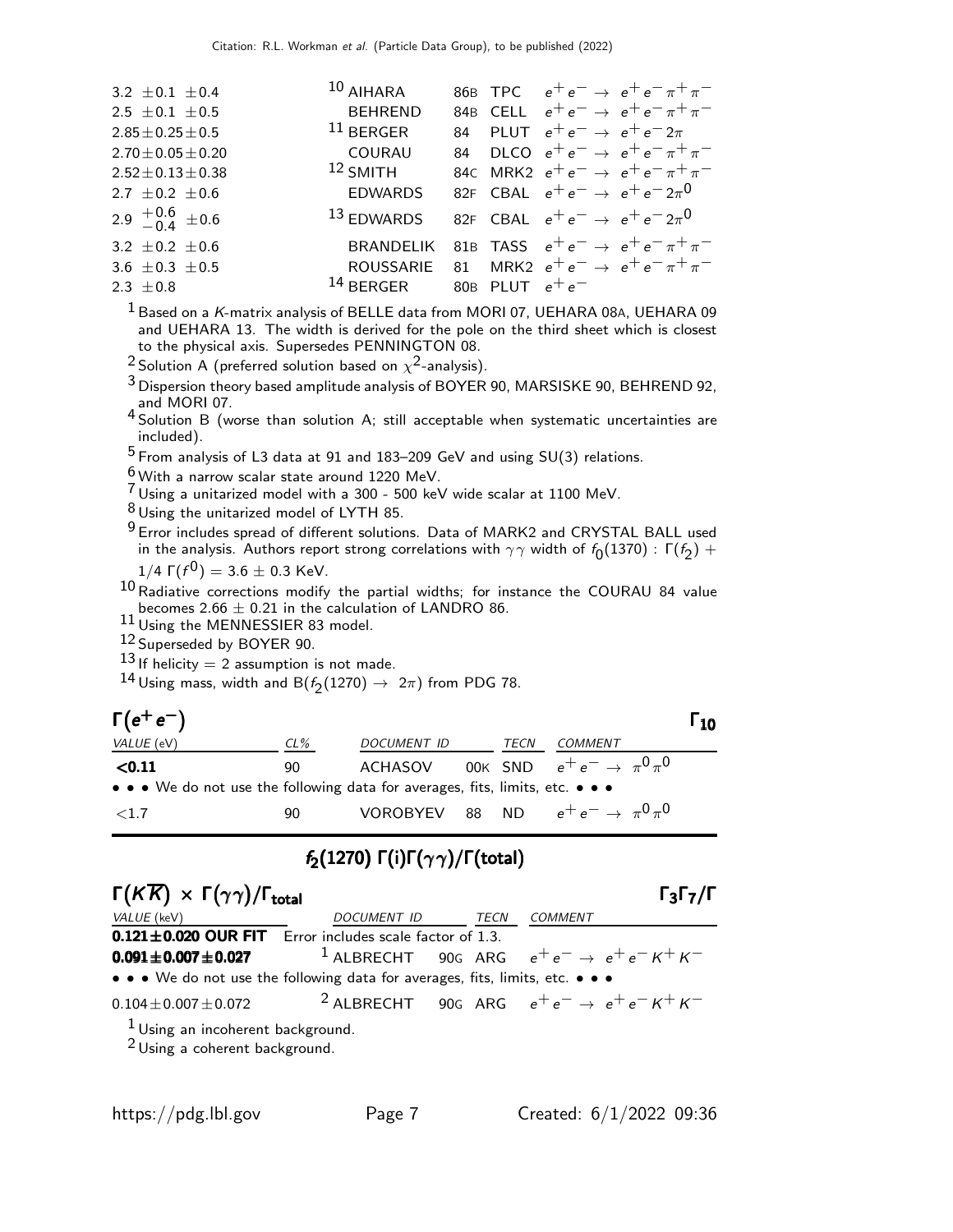| $\Gamma(\eta\eta) \, \times \, \Gamma(\gamma\gamma)/\Gamma_{\rm total}$ |             |      |                                                   | $\Gamma_5 \Gamma_7 / \Gamma$ |
|-------------------------------------------------------------------------|-------------|------|---------------------------------------------------|------------------------------|
| VALUE (eV)                                                              | DOCUMENT ID | TECN | COMMENT                                           |                              |
| $11.5 + 1.8 + 4.5$<br>$-2.0 - 3.7$                                      | $1$ UEHARA  |      | 10A BELL 10.6 $e^+e^- \rightarrow e^+e^-\eta\eta$ |                              |

<sup>1</sup> Including interference with the  $f'_{2}(1525)$  (parameters fixed to the values from the 2008 edition of this review, PDG 08) and  $f_0(\sf{Y})$ .

|                                                                               | Helicity-0/Helicity-2 RATIO IN $\gamma\gamma \to f_2(1270) \to \pi\pi$                                            |      |                                                                                                                                                                                     |
|-------------------------------------------------------------------------------|-------------------------------------------------------------------------------------------------------------------|------|-------------------------------------------------------------------------------------------------------------------------------------------------------------------------------------|
| VALUE (units $10^{-2}$ )                                                      | DOCUMENT ID                                                                                                       | TECN | <b>COMMENT</b>                                                                                                                                                                      |
| 3.7 $\pm$ 0.3 $^{+15.9}_{-2.9}$                                               | UEHARA                                                                                                            |      | 08A BELL 10.6 $e^+ \, e^- \rightarrow \, e^+ \, e^- \, \pi^0 \, \pi^0$                                                                                                              |
| • • • We do not use the following data for averages, fits, limits, etc. • • • |                                                                                                                   |      |                                                                                                                                                                                     |
| $9.5 \pm 1.8$<br>13<br>26                                                     | <sup>1</sup> DAI 14A RVUE Compilation<br>2,3 PENNINGTON 08 RVUE Compilation<br>3,4 PENNINGTON 08 RVUE Compilation |      |                                                                                                                                                                                     |
|                                                                               |                                                                                                                   |      | <sup>1</sup> Based on a K-matrix analysis of BELLE data from MORI 07, UEHARA 08A, UEHARA 09<br>and UEHARA 13. The width is derived for the pole on the third sheet which is closest |

width is derived for the pole on the third sheet which to the physical axis.

<sup>2</sup> Solution A (preferred solution based on  $\chi^2$ -analysis).

 $3$  Dispersion theory based amplitude analysis of BOYER 90, MARSISKE 90, BEHREND 92, and MORI 07.

<sup>4</sup> Solution B (worse than solution A; still acceptable when systematic uncertainties are included).

### $f_2(1270)$  BRANCHING RATIOS

 $\Gamma(\pi\pi)/\Gamma_{\text{total}}$  Γ<sub>1</sub>/Γ /Γ $_{\rm total}$ Γ VALUE EVTS DOCUMENT ID TECN COMMENT  $0.842^{+0.029}_{-0.009}$  OUR FIT  $\,$  Error includes scale factor of 1.1.  $0.837\pm0.020$  OUR AVERAGE  $0.849\pm0.025$  CHABAUD 83 ASPK 17  $\pi^-$  p polarized<br>  $0.85\pm0.05$  250 BEAUPRE 71 HBC  $8\pi^+$  p  $\rightarrow$   $\Delta^{++}$ 0.85 ±0.05 250 BEAUPRE 71 HBC  $8 \pi^+ p \to \Delta^{++} f_2$ <br>0.8 ±0.04 600 OH 70 HBC 1.26  $\pi^- p \to \pi^+ \pi$  $1.26 \pi^- p \rightarrow \pi^+ \pi^- n$ • • • We do not use the following data for averages, fits, limits, etc. • • •  $0.856 \pm 0.001 \pm 0.05$  1 ALBRECHT 20 RVUE  $0.9 \overline{p}p \rightarrow \pi^0 \pi^0 \eta$ , I  $\pi^0 \eta \eta$ ,  $\pi^0 \kappa^+ \kappa^ <sup>1</sup>$  Residue from T-matrix pole, 4 poles, 4 channels, including scattering data from</sup> HYAMS 75  $(\pi \pi)$ , LONGACRE 86  $(K\overline{K})$ , BINON 83  $(\eta \eta)$ .  $\Gamma(\pi^+\pi^-2\pi^0)/\Gamma(\pi\pi)$   $\Gamma_2/\Gamma_1$ Should be twice  $\Gamma(2\pi^+2\pi^-)/\Gamma(\pi\pi)$  if decay is  $\rho\rho$ . (See ASCOLI 68D.) VALUE EVTS DOCUMENT ID TECN COMMENT  $0.091^{+0.014}_{-0.040}$  OUR FIT **OUR FIT** Error includes scale factor of 1.2. **0.15 ±0.06** 600 EISENBERG 74 HBC 4.9  $\pi^+ p \to \Delta^{++} f_2$ • • • We do not use the following data for averages, fits, limits, etc. 0.07 **EMMS** 75D DBC  $4 \pi^+ n \rightarrow p f_2$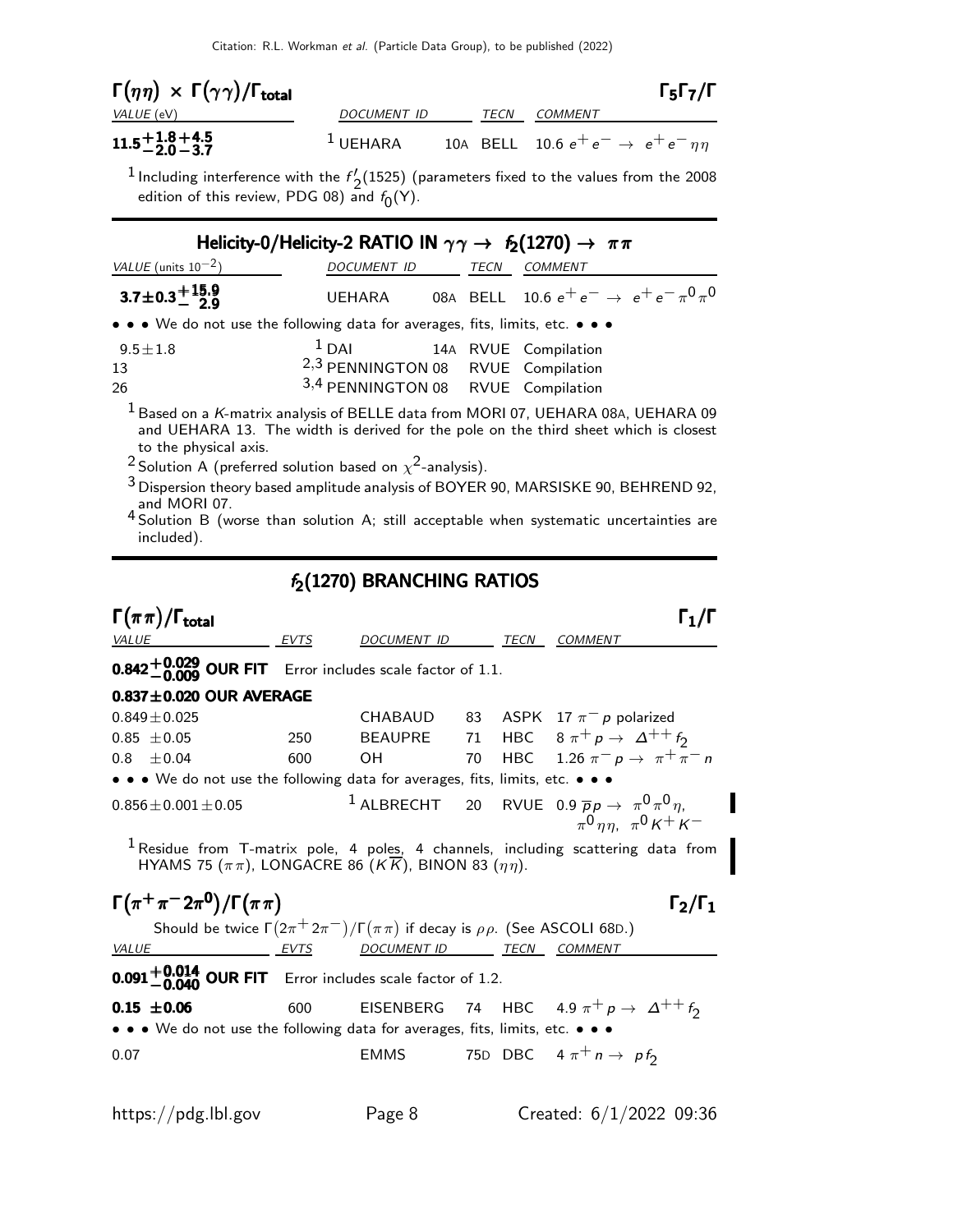| $\Gamma(K\overline{K})/\Gamma_{\rm total}$                                    |             |                                                                                                            |    |         | $\Gamma_3/\Gamma$                                                                                                                     |
|-------------------------------------------------------------------------------|-------------|------------------------------------------------------------------------------------------------------------|----|---------|---------------------------------------------------------------------------------------------------------------------------------------|
| <b>VALUE</b>                                                                  |             | DOCUMENT ID                                                                                                |    |         | TECN COMMENT                                                                                                                          |
| • • • We do not use the following data for averages, fits, limits, etc. • • • |             |                                                                                                            |    |         |                                                                                                                                       |
| $0.033 \pm 0.001 \pm 0.005$                                                   |             |                                                                                                            |    |         | <sup>1</sup> ALBRECHT 20 RVUE 0.9 $\overline{p}p \rightarrow \pi^0 \pi^0 \eta$ ,<br>$\pi^0$ nn. $\pi^0$ K <sup>+</sup> K <sup>-</sup> |
|                                                                               |             | HYAMS 75 ( $\pi\pi$ ), LONGACRE 86 (K $\overline{K}$ ), BINON 83 ( $\eta\eta$ ).                           |    |         | <sup>1</sup> Residue from T-matrix pole, 4 poles, 4 channels, including scattering data from                                          |
| $\Gamma(K\overline{K})/\Gamma(\pi\pi)$                                        |             |                                                                                                            |    |         | $\Gamma_3/\Gamma_1$<br>We average only experiments which either take into account $f_2(1270)$ - $a_2(1320)$ inter-                    |
|                                                                               |             | ference explicitly or demonstrate that $a_2(1320)$ production is negligible.                               |    |         |                                                                                                                                       |
| <b>EVTS</b><br>VALUE                                                          |             | DOCUMENT ID TECN COMMENT                                                                                   |    |         |                                                                                                                                       |
| <b>0.054 + 0.005 OUR FIT</b> Error includes scale factor of 2.7.              |             |                                                                                                            |    |         |                                                                                                                                       |
| $0.041^{+0.004}_{-0.005}$ OUR AVERAGE                                         |             |                                                                                                            |    |         |                                                                                                                                       |
| $0.045 \pm 0.01$                                                              |             | <sup>1</sup> BARGIOTTI 03 OBLX $\overline{p}p$                                                             |    |         |                                                                                                                                       |
| $0.037 + 0.008$<br>$- 0.021$                                                  |             | <b>ETKIN</b>                                                                                               |    |         | 82B MPS 23 $\pi^- p \to n 2K^0_S$                                                                                                     |
| $0.045 \pm 0.009$                                                             |             | CHABAUD                                                                                                    | 81 |         | ASPK 17 $\pi^-$ p polarized                                                                                                           |
| $0.039 \pm 0.008$                                                             |             | <b>LOVERRE</b>                                                                                             | 80 |         | HBC $4 \pi^- p \rightarrow K \overline{K} N$                                                                                          |
| • • • We do not use the following data for averages, fits, limits, etc. • • • |             |                                                                                                            |    |         |                                                                                                                                       |
| $0.052 \pm 0.025$                                                             |             |                                                                                                            |    |         | ABLIKIM 04E BES2 $J/\psi \rightarrow \omega K^+ K^-$                                                                                  |
| $0.036 \pm 0.005$                                                             |             | $2$ COSTA 80                                                                                               |    |         | OMEG 1-2.2 $\pi^- p \to K^+ K^- n$                                                                                                    |
| $0.030 \pm 0.005$                                                             |             | <sup>3</sup> MARTIN                                                                                        |    | 79 RVUE |                                                                                                                                       |
| $0.027 \pm 0.009$                                                             |             |                                                                                                            |    |         | <sup>4</sup> POLYCHRO 79 STRC 7 $\pi^- p \to n2K^0_S$                                                                                 |
| $0.025 \pm 0.015$                                                             |             |                                                                                                            |    |         | EMMS 75D DBC $4 \pi^+ n \rightarrow p f_2$                                                                                            |
| $0.031 \pm 0.012$                                                             | 20          | ADERHOLZ 69                                                                                                |    |         | HBC $8 \pi^+ p \rightarrow K^+ K^- \pi^+ p$                                                                                           |
|                                                                               |             | <sup>1</sup> Coupled channel analysis of $\pi^+\pi^-\pi^0$ , $K^+K^-\pi^0$ , and $K^{\pm}K^0_S\pi^{\mp}$ . |    |         |                                                                                                                                       |
| <sup>2</sup> Re-evaluated by CHABAUD 83.                                      |             |                                                                                                            |    |         |                                                                                                                                       |
| <sup>3</sup> Includes PAWLICKI 77 data.                                       |             |                                                                                                            |    |         |                                                                                                                                       |
|                                                                               |             | <sup>4</sup> Takes into account the $f_2(1270)$ - $f'_2(1525)$ interference.                               |    |         |                                                                                                                                       |
| $\Gamma(2\pi^+2\pi^-)/\Gamma(\pi\pi)$                                         |             |                                                                                                            |    |         | $\Gamma_4/\Gamma_1$                                                                                                                   |
| VALUE                                                                         | <u>EVTS</u> |                                                                                                            |    |         | DOCUMENT ID TECN COMMENT                                                                                                              |
| $0.033 \pm 0.005$ OUR FIT<br>$0.033 \pm 0.004$ OUR AVERAGE                    |             | Error includes scale factor of 1.2.                                                                        |    |         |                                                                                                                                       |
| $0.024 \pm 0.006$                                                             | 160         | Error includes scale factor of 1.1.<br><b>EMMS</b>                                                         |    | 75D DBC | $4 \pi^+ n \rightarrow p f_2$                                                                                                         |
| $0.051 \pm 0.025$                                                             | 70          | <b>EISENBERG</b>                                                                                           | 74 |         | HBC 4.9 $\pi^+ p \rightarrow \Delta^{++} f_2$                                                                                         |
| $0.043\frac{+0.007}{-0.011}$                                                  | 285         | $1$ LOUIE                                                                                                  | 74 |         | HBC 3.9 $\pi^-$ p $\rightarrow$ nf <sub>2</sub>                                                                                       |
| $0.037 \pm 0.007$                                                             | 154         | ANDERSON                                                                                                   | 73 |         | DBC $6 \pi^+ n \rightarrow p f_2$                                                                                                     |
| $0.047 \pm 0.013$                                                             |             | OН                                                                                                         | 70 |         | HBC 1.26 $\pi^- p \to \pi^+ \pi^- n$                                                                                                  |
| forgotten. Mike L.                                                            |             |                                                                                                            |    |         | $^1$ LOUIE 74 was quoted as 0.065 in PDG 74. Factor 2/3 to go from $\pi^+\pi^-\to\pi\pi$                                              |

 $\blacksquare$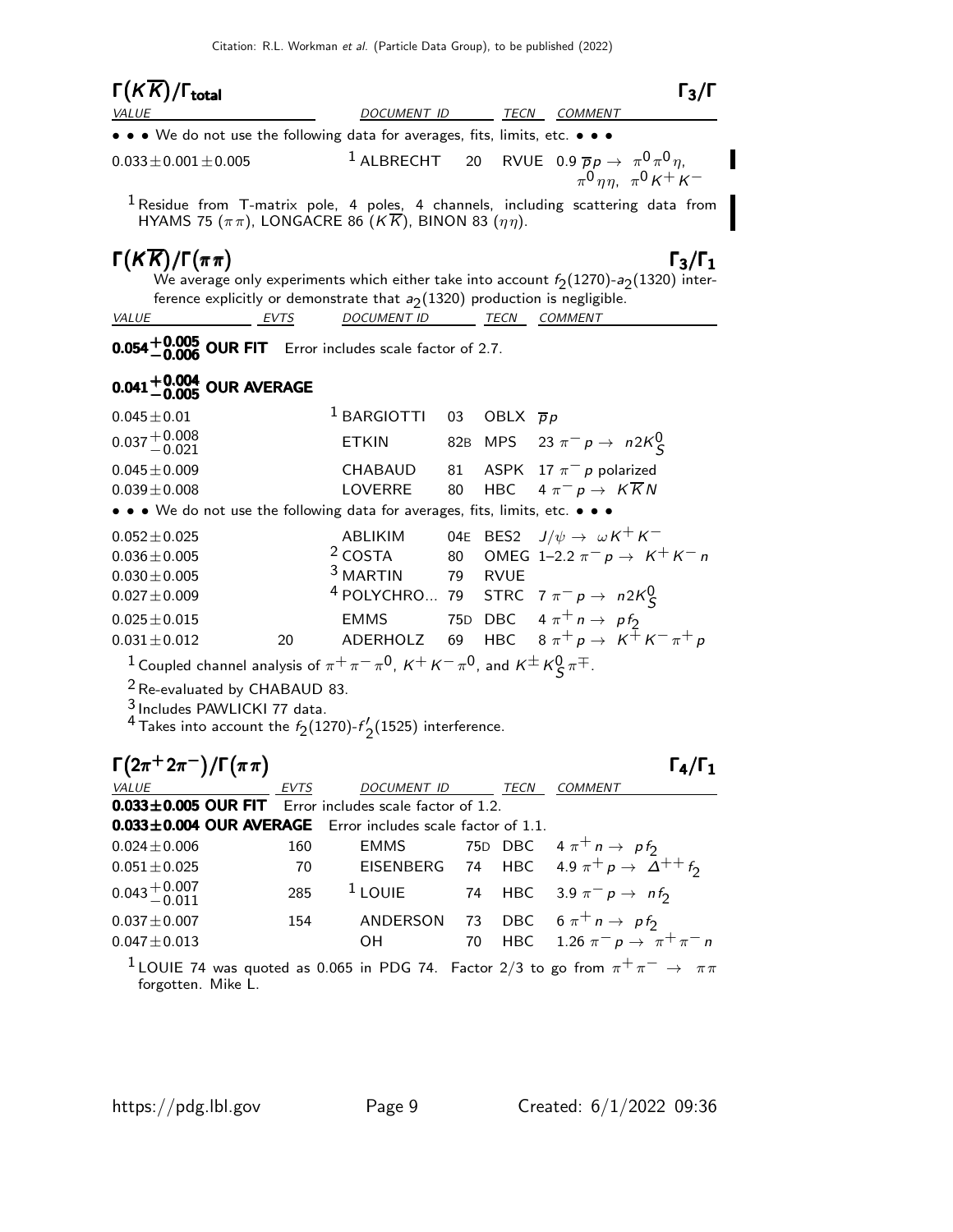| $\Gamma(\eta\eta)/\Gamma_{\rm total}$                                                                                                                                            |              |                                                                                  |     |              |                                                                                 | $\Gamma_5/\Gamma$    |
|----------------------------------------------------------------------------------------------------------------------------------------------------------------------------------|--------------|----------------------------------------------------------------------------------|-----|--------------|---------------------------------------------------------------------------------|----------------------|
| VALUE (units $10^{-3}$ )                                                                                                                                                         |              | DOCUMENT ID                                                                      |     | TECN         | <i>COMMENT</i>                                                                  |                      |
| <b>4.0<math>\pm</math>0.8 OUR FIT</b> Error includes scale factor of 2.1.                                                                                                        |              |                                                                                  |     |              |                                                                                 |                      |
| 2.9±0.5 OUR AVERAGE                                                                                                                                                              |              |                                                                                  |     |              |                                                                                 |                      |
| $2.7 \pm 0.7$<br>$2.8 \pm 0.7$                                                                                                                                                   |              | <b>BINON</b><br><b>ALDE</b>                                                      | 05  |              | GAMS 33 $\pi^- p \rightarrow \eta \eta n$<br>86D GAM4 100 $\pi^- p \to 2\eta n$ |                      |
| $5.2 \pm 1.7$                                                                                                                                                                    |              | <b>BINON</b>                                                                     | 83  |              | GAM2 38 $\pi^ p \rightarrow 2\eta n$                                            |                      |
| • • • We do not use the following data for averages, fits, limits, etc. • • •                                                                                                    |              |                                                                                  |     |              |                                                                                 |                      |
| $4.0 \pm 1.0 \pm 2.0$                                                                                                                                                            |              | <sup>1</sup> ALBRECHT 20 RVUE 0.9 $\overline{p}p \rightarrow \pi^0 \pi^0 \eta$ , |     |              | $\pi^0$ $\eta \eta$ , $\pi^0$ $K^+$ $K^-$                                       |                      |
| <sup>1</sup> Residue from T-matrix pole, 4 poles, 4 channels, including scattering data from<br>HYAMS 75 ( $\pi\pi$ ), LONGACRE 86 ( $K\overline{K}$ ), BINON 83 ( $\eta\eta$ ). |              |                                                                                  |     |              |                                                                                 |                      |
| $\Gamma(\eta\eta)/\Gamma(\pi\pi)$                                                                                                                                                |              |                                                                                  |     |              |                                                                                 | $\Gamma_5/\Gamma_1$  |
| VALUE                                                                                                                                                                            | $CL\%$       | DOCUMENT ID                                                                      |     |              | TECN COMMENT                                                                    |                      |
| $0.003 \pm 0.001$<br>• • • We do not use the following data for averages, fits, limits, etc. • • •                                                                               |              | <b>BARBERIS</b>                                                                  | 00E |              | 450 $pp \rightarrow pp_{f} \eta \eta p_{s}$                                     |                      |
|                                                                                                                                                                                  |              |                                                                                  |     |              | CBAL $e^+e^- \rightarrow e^+e^-2n$                                              |                      |
| < 0.05                                                                                                                                                                           | 95           | <b>EDWARDS</b>                                                                   | 82F |              |                                                                                 |                      |
| < 0.016                                                                                                                                                                          | 95           | <b>EMMS</b><br>EISENBERG 74                                                      |     |              | 75D DBC $4 \pi^+ n \rightarrow p f_2$<br>HBC 4.9 $\pi^+ p \to \Delta^{++} f_2$  |                      |
| < 0.09                                                                                                                                                                           | 95           |                                                                                  |     |              |                                                                                 |                      |
| $\Gamma(4\pi^0)/\Gamma_{\rm total}$                                                                                                                                              |              |                                                                                  |     |              |                                                                                 | $\Gamma_6/\Gamma$    |
| <b>VALUE</b><br>$0.0030 \pm 0.0010$ OUR FIT                                                                                                                                      | EVTS         | DOCUMENT ID                                                                      |     | TECN         | COMMENT                                                                         |                      |
| $0.003 \pm 0.001$                                                                                                                                                                | 400 $\pm$ 50 | ALDE                                                                             | 87  |              | GAM4 100 $\pi^- p \to 4\pi^0 n$                                                 |                      |
| $\Gamma(\gamma\gamma)/\Gamma_{\rm total}$                                                                                                                                        |              |                                                                                  |     |              |                                                                                 | $\Gamma_7/\Gamma$    |
| VALUE (units $10^{-5}$ )                                                                                                                                                         |              | DOCUMENT ID                                                                      |     | TECN COMMENT |                                                                                 |                      |
| • • • We do not use the following data for averages, fits, limits, etc. • • •<br>$1.57 \pm 0.01 \frac{+1.39}{-0.14}$                                                             |              | UEHARA                                                                           |     |              | 08A BELL 10.6 $e^+e^- \rightarrow e^+e^- \pi^0 \pi^0$                           |                      |
|                                                                                                                                                                                  |              |                                                                                  |     |              |                                                                                 |                      |
| $\Gamma(\eta \pi \pi)/\Gamma(\pi \pi)$                                                                                                                                           |              |                                                                                  |     |              |                                                                                 | $\Gamma_8/\Gamma_1$  |
| <b>VALUE</b>                                                                                                                                                                     | CL%          | <u>DOCUMENT ID</u>                                                               |     |              | TECN COMMENT                                                                    |                      |
| < 0.010                                                                                                                                                                          | 95           | <b>EMMS</b>                                                                      |     |              | 75D DBC $4 \pi^+ n \rightarrow p f_2$                                           |                      |
| $\Gamma(K^0K^-\pi^+$ + c.c.)/ $\Gamma(\pi\pi)$                                                                                                                                   |              |                                                                                  |     |              |                                                                                 | $\Gamma_9/\Gamma_1$  |
| VALUE                                                                                                                                                                            | CL%          | DOCUMENT ID                                                                      |     |              | TECN COMMENT                                                                    |                      |
| < 0.004                                                                                                                                                                          | 95           | <b>EMMS</b>                                                                      |     |              | 75D DBC $4 \pi^+ n \rightarrow p f_2$                                           |                      |
| $\Gamma(e^+e^-)/\Gamma_{\text{total}}$                                                                                                                                           |              |                                                                                  |     |              |                                                                                 | $\Gamma_{10}/\Gamma$ |
| VALUE (units $10^{-10}$ )                                                                                                                                                        | $CL\%$       | DOCUMENT ID                                                                      |     | TECN         | <b>COMMENT</b>                                                                  |                      |
| $<$ 6                                                                                                                                                                            | 90           | <b>ACHASOV</b>                                                                   |     |              | 00K SND $e^+e^- \to \pi^0 \pi^0$                                                |                      |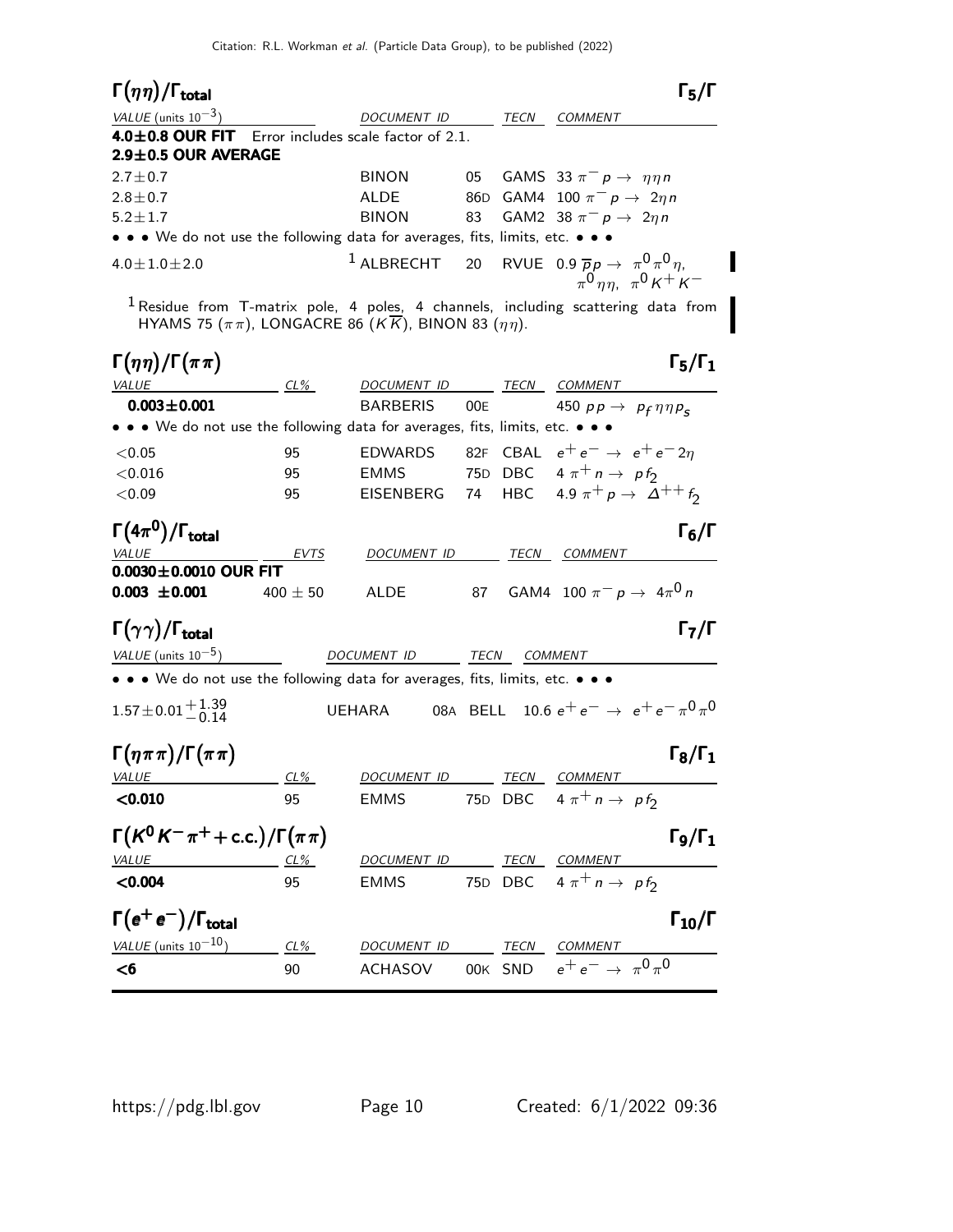# $f_2(1270)$  REFERENCES

| <b>RODAS</b>                | 22                    | EPJ C82 80                                  |  | A. Rodas et al.                                  | (JPAC Collab.)                              |
|-----------------------------|-----------------------|---------------------------------------------|--|--------------------------------------------------|---------------------------------------------|
| CARVER                      | 21                    | PRL 126 082002                              |  | M. Carver et al.                                 | (CLAS Collab.)                              |
| ALBRECHT                    | 20                    | EPJ C80 453                                 |  | M. Albrecht et al.                               | (Crystal Barrel Collab.)                    |
| ABLIKIM                     |                       | 18AA PR D98 072003                          |  | M. Ablikim et al.                                | (BESIII Collab.)                            |
| ABLIKIM<br><b>DOBBS</b>     | 15                    | 15AE PR D92 052003<br>PR D91 052006         |  | M. Ablikim et al.<br>S. Dobbs et al.             | (BESIII Collab.)                            |
| DAI                         | 14A                   | PR D90 036004                               |  | L.-Y. Dai, M.R. Pennington                       | (NWES)<br>(CEBAF)                           |
| BOGOLYUB                    | 13                    | PAN 76 1324                                 |  | M.Yu. Bogolyubsky et al.                         | (HYPERON-M Collab.)                         |
|                             |                       | Translated from YAF 76 1389.                |  |                                                  |                                             |
| UEHARA                      | 13                    | PTEP 2013 123C01                            |  | S. Uehara et al.                                 | (BELLE Collab.)                             |
| UEHARA                      | 10A                   | PR D82 114031                               |  | S. Uehara et al.                                 | (BELLE Collab.)                             |
| ANISOVICH                   | 09                    | <b>IJMP A24 2481</b>                        |  | V.V. Anisovich, A.V. Sarantsev                   |                                             |
| UEHARA<br>PDG               | 09<br>08              | PR D79 052009                               |  | S. Uehara <i>et al.</i><br>C. Amsler et al.      | (BELLE Collab.)                             |
| PENNINGTON                  | 08                    | PL B667 1<br>EPJ C56 1                      |  | M.R. Pennington et al.                           | (PDG Collab.)                               |
| UEHARA                      | 08A                   | PR D78 052004                               |  | S. Uehara <i>et al.</i>                          | (BELLE Collab.)                             |
| MORI                        | 07                    | PR D75 051101                               |  | T. Mori et al.                                   | (BELLE Collab.)                             |
| ABLIKIM                     | 06V                   | PL B642 441                                 |  | M. Ablikim et al.                                | (BES Collab.)                               |
| SCHEGELSKY                  | 06A                   | EPJ A27 207                                 |  | V.A. Schegelsky et al.                           |                                             |
| ABLIKIM                     | 05                    | PL B607 243                                 |  | M. Ablikim et al.                                | (BES Collab.)                               |
| <b>BINON</b>                | 05                    | PAN 68 960                                  |  | F. Binon et al.                                  |                                             |
|                             |                       | Translated from YAF 68 998.                 |  |                                                  |                                             |
| ABLIKIM<br><b>BARGIOTTI</b> | 04E<br>03             | PL B603 138<br>EPJ C26 371                  |  | M. Ablikim et al.                                | (BES Collab.)<br>(OBELIX Collab.)           |
| TIKHOMIROV                  | 03                    | PAN 66 828                                  |  | M. Bargiotti et al.<br>G.D. Tikhomirov et al.    |                                             |
|                             |                       | Translated from YAF 66 860.                 |  |                                                  |                                             |
| ACHASOV                     | 00K                   | PL B492 8                                   |  | M.N. Achasov et al.                              | (Novosibirsk SND Collab.)                   |
| BARBERIS                    | 00E                   | PL B479 59                                  |  | D. Barberis et al.                               | (WA 102 Collab.)                            |
| <b>BOGLIONE</b>             | 99                    | EPJ C9 11                                   |  | M. Boglione, M.R. Pennington                     |                                             |
| ALDE                        | 98                    | EPJ A3 361                                  |  | D. Alde <i>et al.</i>                            | (GAM4 Collab.)                              |
| Also                        |                       | PAN 62 405                                  |  | D. Alde <i>et al.</i>                            | (GAMS Collab.)                              |
| ALDE                        | 97                    | Translated from YAF 62 446.<br>PL B397 350  |  | D.M. Alde et al.                                 | (GAMS Collab.)                              |
| <b>BERTIN</b>               | 97C                   | PL B408 476                                 |  | A. Bertin et al.                                 | (OBELIX Collab.)                            |
|                             |                       |                                             |  |                                                  |                                             |
|                             |                       |                                             |  |                                                  |                                             |
| GRYGOREV                    | 96                    | PAN 59 2105<br>Translated from YAF 59 2187. |  | V.K. Grigoriev, O.N. Baloshin, B.P. Barkov       | (ITEP)                                      |
| YABUKI                      | 95                    | JPSJ 64 435                                 |  | F. Yabuki et al.                                 | (VENUS Collab.)                             |
| PROKOSHKIN                  | 94                    | PD 39 420                                   |  | Y.D. Prokoshkin, A.A. Kondashov                  | (SERP)                                      |
|                             |                       | Translated from DANS 336 613.               |  |                                                  |                                             |
| BEHREND                     | 92                    | ZPHY C56 381                                |  | H.J. Behrend                                     | (CELLO Collab.)                             |
| <b>BLINOV</b>               | 92                    | ZPHY C53 33                                 |  | A.E. Blinov et al.                               | (NOVO)                                      |
| AGUILAR-                    | 91                    | ZPHY C50 405                                |  | M. Aguilar-Benitez et al.                        | (LEBC-EHS Collab.)                          |
| AKER<br>ADACHI              | 91<br>90 <sub>D</sub> | PL B260 249<br>PL B234 185                  |  | E. Aker <i>et al.</i><br>I. Adachi <i>et al.</i> | (Crystal Barrel Collab.)<br>(TOPAZ Collab.) |
| ALBRECHT                    | 90G                   | ZPHY C48 183                                |  | H. Albrecht et al.                               | (ARGUS Collab.)                             |
| <b>BOYER</b>                | 90                    | PR D42 1350                                 |  | J. Boyer <i>et al.</i>                           | (Mark II Collab.)                           |
| BREAKSTONE 90               |                       | ZPHY C48 569                                |  | A.M. Breakstone et al.                           | (ISU, BGNA, CERN+)                          |
| MARSISKE                    | 90                    | PR D41 3324                                 |  | H. Marsiske et al.                               | (Crystal Ball Collab.)                      |
| MORGAN                      | 90                    | ZPHY C48 623                                |  | D. Morgan, M.R. Pennington                       | (RAL, DURH)                                 |
| OEST                        | 90                    | ZPHY C47 343                                |  | T. Oest et al.                                   | (JADE Collab.)                              |
| <b>AUGUSTIN</b>             | 89                    | NP B320 1                                   |  | J.E. Augustin, G. Cosme                          | (DM2 Collab.)                               |
| VOROBYEV                    | 88                    | SJNP 48 273                                 |  | P.V. Vorobiev <i>et al.</i>                      | (NOVO)                                      |
| ALDE                        | 87                    | Translated from YAF 48 436.<br>PL B198 286  |  | D.M. Alde et al.                                 | (LANL, BRUX, SERP, LAPP)                    |
| AUGUSTIN                    | 87                    | ZPHY C36 369                                |  | J.E. Augustin et al.                             | $(LALO, CLER, FRAS+)$                       |
| ABACHI                      | 86B                   | PRL 57 1990                                 |  | S. Abachi <i>et al.</i>                          | $(PURD, ANL, IND, MICH+)$                   |
| AIHARA                      | 86B                   | PRL 57 404                                  |  | H. Aihara et al.                                 | (TPC-2 $\gamma$ Collab.)                    |
| ALDE                        | 86D                   | NP B269 485                                 |  | D.M. Alde <i>et al.</i>                          | (BELG, LAPP, SERP, CERN+)                   |
| LANDRO                      | 86                    | PL B172 445                                 |  | M. Landro, K.J. Mork, H.A. Olsen                 | (UTRO)                                      |
| LONGACRE                    | 86                    | PL B177 223                                 |  | R.S. Longacre <i>et al.</i>                      | $(BNL, BRAN, CUNY+)$                        |
| LYTH                        | 85                    | JP G11 459                                  |  | D.H. Lyth                                        |                                             |
| BEHREND                     | 84B                   | ZPHY C23 223                                |  | H.J. Behrend <i>et al.</i>                       | (CELLO Collab.)                             |
| <b>BERGER</b><br>COURAU     | 84<br>84              | ZPHY C26 199<br>PL 147B 227                 |  | C. Berger <i>et al.</i><br>A. Courau et al.      | (PLUTO Collab.)                             |
| SMITH                       | 84C                   | PR D30 851                                  |  | J.R. Smith <i>et al.</i>                         | (CIT, SLAC)<br>(SLAC, LBL, HARV)            |
| <b>BINON</b>                | 83                    | NC 78A 313                                  |  | F.G. Binon et al.                                | $(BELG, LAP, SERP+)$                        |
| Also                        |                       | SJNP 38 561<br>Translated from YAF 38 934.  |  | F.G. Binon et al.                                | (BELG, LAPP, SERP+)                         |